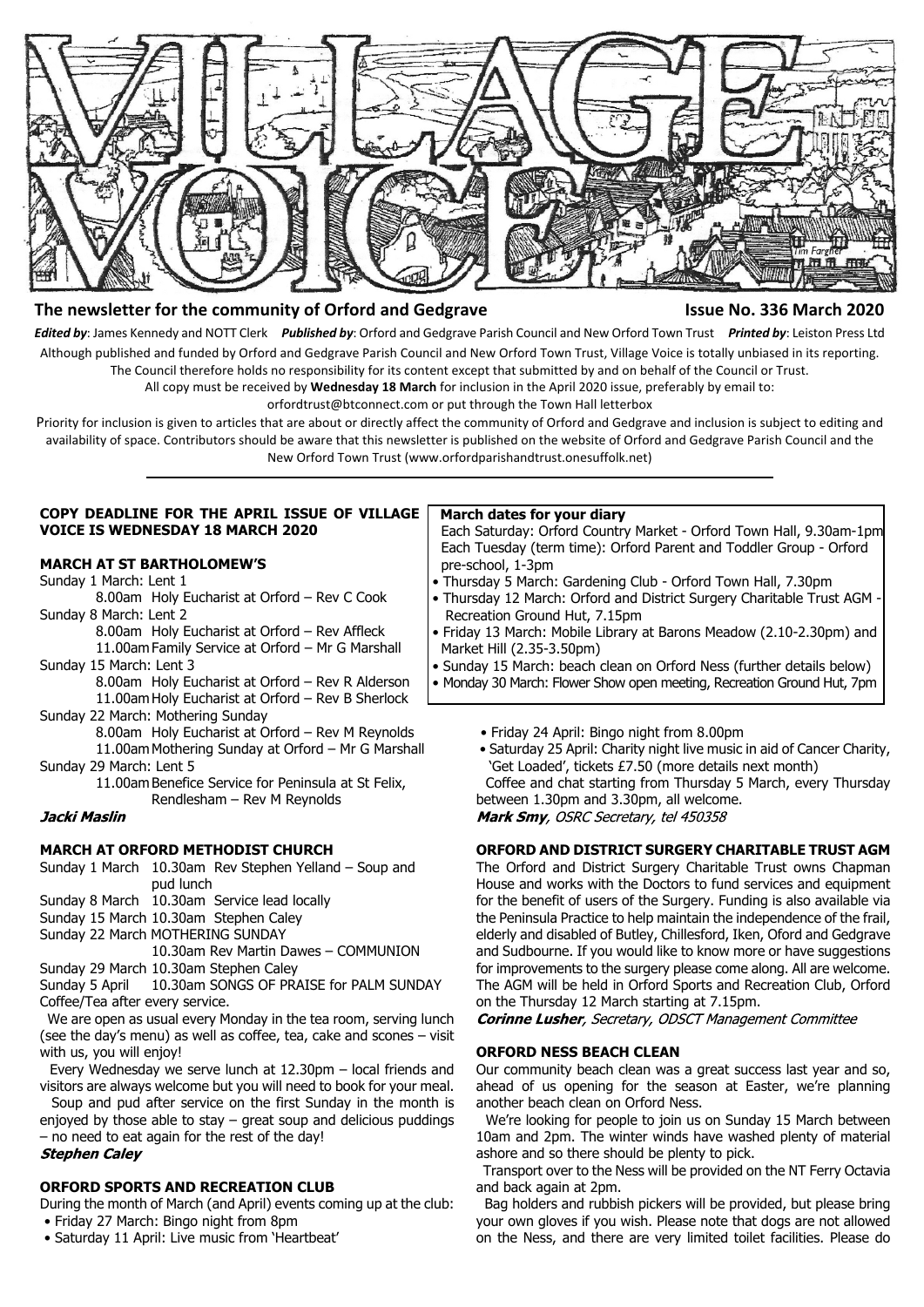keep an eye on the weather forecast and come prepared! Please park in the Quay Street Car Park as there is no parking on Orford Quay. Those who live in Orford and Gedgrave and who are on the electoral roll here are entitled to a free annual parking permit for the Quay Street car park, so do contact the NOTT Clerk at the Town Hall (01394 459172) or the Quay Warden at the Harbour Office if you need one. Other participants in the beach clean can get a permit for the day from the National Trust staff on the day. If you'd like to take part please email orfordness@nationaltrust.org.uk so we know how many bag holders we will need to provide.

Glen Pearce, Visitor Experience Officer, National Trust

## **THE PENINSULA PRACTICE MARCH NEWSLETTER**

The Peninsula Practice is introducing a new telephone system with a single telephone number for all surgery sites. The number will be operational from March onwards and is **01394 411 641**. In the event that you dial the old phone number your call will be, for a limited time, diverted to the new telephone number. Please make a note of our new number for future reference. The new telephone system will allow us to introduce more phone lines, plus a queuing system which will inform patients where they are in the queue. When you phone the surgery please ensure that you specify which surgery site you normally attend.

 Please be advised that patients can attend any surgery site at Alderton, Aldeburgh, Hollesley and Orford.

 The surgery will be closed on Wednesday 4 March from 13.00 until 8.00 the next morning. Please contact NHS 111 when the Surgery is closed.

Nicola Thompson, Medical Administrator, Peninsula Practice

## **ORFORD AND DISTRICT GARDENING CLUB**

Our next open event:

Talk topic: Go wild for flowers – garden meadows Speaker: Mark Linsley

Venue: Orford Town Hall Back Room

Date and time: Thursday 5 March 2020, 7.30pm

 Mark, who is a professional ecologist, started a garden meadow 21 years ago on moving to Chillesford and has found it a tremendously rewarding aspect of his garden. Mark will talk about establishing and managing a garden meadow and the many benefits including those for wildlife and birds. He is also our local Swift expert and has been helping us install boxes to encourage them.

Mark will willingly answer questions, so bring yours along…

Do come and join us even if only for this evening...

 £15 membership for the year and access to all our trips and events, £4 for non-members on the night

20th-and 21st-century Dutch Gardens and Planting Designers Neill Ludmon gave us an inspiring and well-illustrated talk using his first-hand knowledge of the gardens of Holland, the UK and North America. The talk started by looking at the origins of the Dutch new wave planting movement from the 1930s and then charted its progress to the present day. As well as talking about the work of designers such as Piet Oudolf, the talk covered the significant contribution of many designers who are less well known in this country. The emphasis of this style of planting is a loose naturalism of grasses and herbaceous plants but always with a strong structural element.

Some future events:

- 25 March History of Roses, their cultivation and Pruning Day Workshop for members with Neill Ludmon
- 2 April Janet Buist all you ever wanted to know about Salvias
- Wednesday 29 April afternoon Spring garden visit to Ulting Wick to see the tulips – members only
- 7 May Matt Tatton Brown of The Place for Plants Planting Containers and plants for sale
- 11 June Garden Party in a charming Gedgrave garden
- 1 July coach trip to Mannington Hall Gardens, Norfolk

Polly Sharkey, creativefutures98@btinternet.com 01394 450959

## **THE DEMONS OF IKEN**

Many people will remember the performances of Rust and Stardust in Orford Church over the past few years. This talented young puppet company have presented their interpretation of many local Suffolk folk tales including The Wild Man of Orford, The Green Children of Woolpit and Black Shuck. This last one was a collaboration with the children of Orford school producing their own puppets as part of the national Arts Award Scheme and running wild as Shuck's pack through Orford Church to the delight of the audience.

 Rust and Stardust have been successful in securing an Arts Council grant to fund another collaboration with Orford School, and possibly Bawdsey School, this year. We are currently trying to fit the project in to enable two performances in Orford Church during the last week of this school term which ends on Friday 3 April and will announce the dates as soon as possible so look out for posters and flyers in the next couple of weeks.

 The theme of this year's project will be The Demons of Iken covering the interesting goings on with St Botolph and Iken Church. Anyone who witnessed the enthusiastic children performing Black Shuck won't want to miss this event. Anyone who missed Black Shuck doesn't know what they missed and should make sure they don't miss The Demons of Iken.

 For further details ring 450276 or email contact@tmef.org.uk **Roger Hipwell** 

## **OPEN GARDENS IN ORFORD, SUNDAY 24 MAY 2020**

In aid of St Bartholomew's Church, 11am–4pm

We are planning to organise Open Gardens again this year and the proceeds will be used towards the running of the Church. This will take place on Sunday 24 May. If there is anyone who has never opened their garden before, but would like to do so this year, I should be delighted to hear from them. We also ran a plant stall in the church porch two years ago and if anyone would be willing to do this again please contact me on 01394 450771 or dianampaterson@btinternet.com

 Refreshments will be served in the Church all day and anyone who would like to volunteer to do a shift or to make cakes and biscuits, please contact Lizzie Carr on 01394 450866. She will be compiling a rota for the day.

## Diana Grayburn

## **ORFORD COUNTRY MARKET**

Orford Country Market would like to welcome its newest producer, Emma Sharpe, who will be bringing homemade sweets. This month has also brought the first sign of spring with the return of the plant stall. During February the Country Market has revamped its refreshments - instead of just a bacon roll you can now have anything from a pot of tea and toast to a full English breakfast! Please remember to bring in those unwanted books for our book swap in aid of the Blossom Appeal.

**Maria Brenchley** 

### **ORFORD BOOK LAUNCH**

**Beyond the Bar – Sailing Ventures from a Suffolk River** by Richard Roberts, with a Foreword by John McCarthy

 This sequel to 'Ten Footers and All That', published in 2017, describes a remarkable history of longer voyages by Orford sailors since the 1950s. They include voyages across the Atlantic; to Brazil and back via St Helena; in the West Indies, the Mediterranean and Arctic seas. There have been frequent circumnavigations of Britain, exploration of European coastal and inland waters from Portugal to Scandinavia, to Moscow, Paris and Cologne. There are chapters on dinghy cruising and the exploits of younger sailors over the generations.

 Publication is planned for April 2020. With 350 pages, and 80 illustrations 'Beyond the Bar' will be priced at £15. Profits will go to the RNLI and to 'Freedom from Torture', as requested by John McCarthy.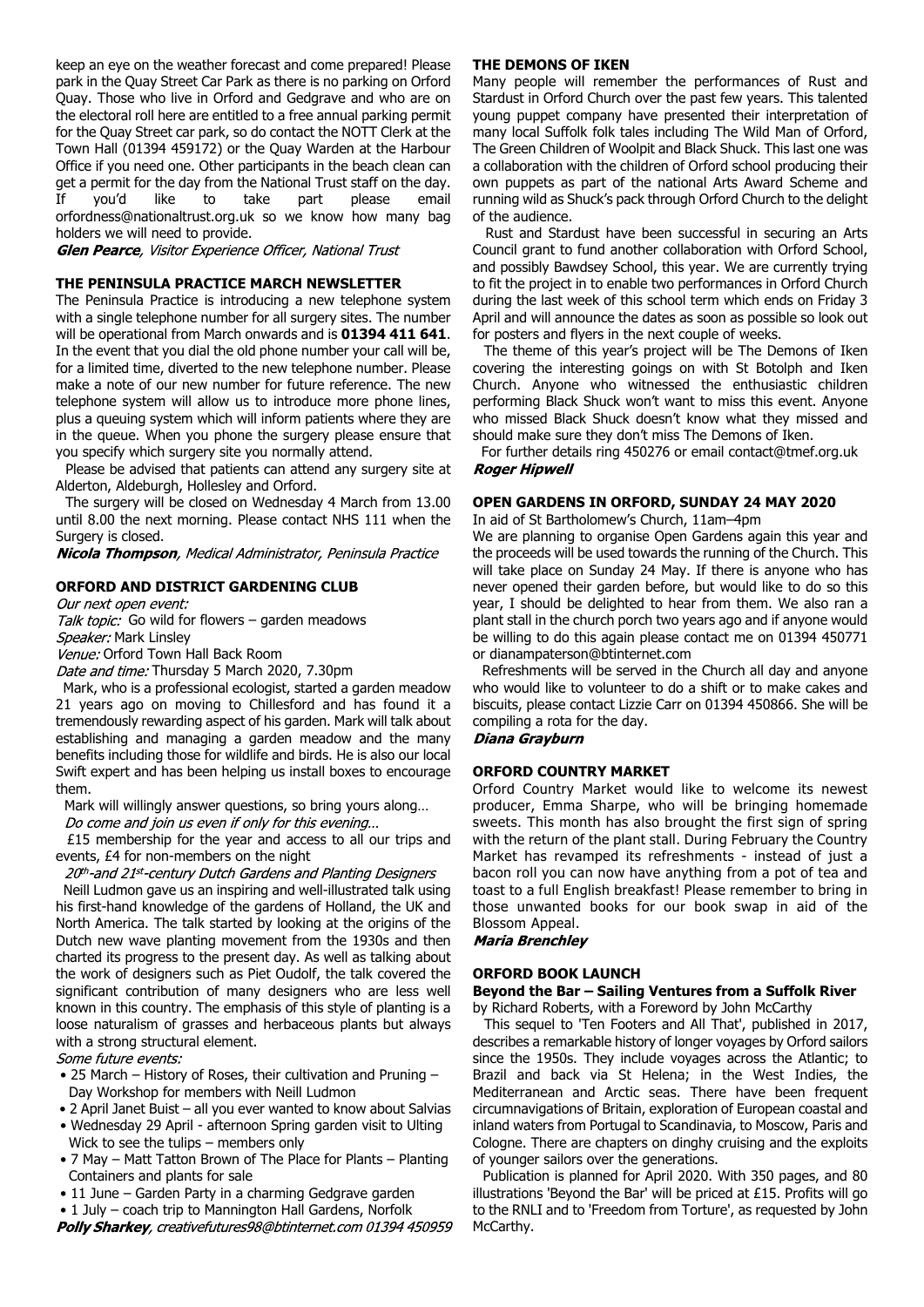An informal Book Launch and book-signing will take place at the King's Head on Thursday 9 April from 5.30 to 7pm. To assist arrangements, if you wish to attend or to reserve copies please email catspaw@phonecoop.coop or phone 01394 450567, or drop a note in to Smithy Cottage, 29 High Street, Orford IP12 2NW. Copies will also be available at the AGM of Orford Sailing Club on Saturday 11 April.

#### **Richard Roberts**

#### **ORFORD MOBILE LIBRARY**

The mobile library comes to Orford every four weeks. It parks up at Barons Meadow from 2.10pm-2.30pm and in the Market Hill from 2.35pm-3.50pm. Dates for this year are as follows:

Friday 13 March, no visit in April, Monday 4 May, Friday 5 June, Friday 3 July, Friday 31 July, Friday 28 August, Friday 25 September, Friday 23 October, Friday 20 November and Friday 18 December.

### **SAVE OUR SUFFOLK SWIFTS**

Swifts are one of the most recognisable and iconic birds of summer, returning to the UK to breed in early May each year. But swifts are disappearing from our skies – in the last 20 years the UK population has halved with a lack of nest sites considered to be one of the principal causes. However, you can help – swifts readily take to nest boxes and for information and advice on putting up a swift nest box or preserving the entrance to their natural homes under the roof tiles, please contact your Local Volunteer Swift Advisor – Mark Linsley on marklinsley60@gmail.com

### **Mark Linsley**

#### **THE NEW ALDE AND ORE COMMUNITY PARTNERSHIP**

The newly formed Alde and Ore Community Partnership (AOCP) met for the first time on 30 January, 2020 at a well-attended open public meeting at Orford Town Hall, with parish representatives and members of the public present.

 The new Community Partnership has been formed to help deliver the Estuary Plan for the Alde and Ore area. It will be working with the East Suffolk Internal Drainage Board (ESIDB), which has assumed legal and practical responsibility for the practical delivery of the works. It involves the whole community, with every parish bordering the rivers having a seat on the Partnership, together with a County Councillor, two District Councillors, as well as business, East Suffolk Internal Drainage Board (ESIDB) and amenity organisation representation. The Partnership will continue to receive help and support from the national agencies Natural England and the Environment Agency, and locally from Coastal Partnership East.

 The AOCP elected Tim Beach (Snape Parish Council) as interim Chair, Frances Barnwell (Orford and Gedgrave Parish Council) as Vice Chair, and Alison Andrews has agreed to act as interim Honorary Secretary.

 The new Partnership will work in close collaboration with the Alde and Ore Estuary Trust which is working to secure as much non-government funding as possible to complete the plan.

 The Estuary Plan can be found at www. aoep.co.uk. The Alde and Ore Estuary Trust web page may be found at www.aoetrust.org

 All members of the public are welcome to meetings of the AOCP. The second meeting was to be held on Thursday 27 February at 6.30pm in Orford Town Hall when a date for the next meeting will be set.

#### **Alison Andrews**

#### **MARCH AT THE KING'S HEAD**

Well that was a blustery old February and we hope that you all survived the inclement weather.

 As always, we have a varied and interesting programme of events coming up, as follows:

Friday 6 March - Food Night - Italian Theme - 7.30pm - our chef Brendan has a fantastic 6-course taster menu arranged for the evening and at only £20 per head is great value for money. If you plan to attend you will need to book in advance.

Sunday 22 March - Mother's Day - Live Music - Peter Hepworth – 3pm – A proper favourite at The King's is Woodbridge-based Peter, who has an amazing voice and a wide repertoire of material including his own songs. So what better way to earn brownie pints and to come along for a drink and listen. If you plan to come for lunch beforehand we suggest that you book in advance to avoid disappointment. If you're not planning to eat and just want to chill out listening to the music just turn up.

Friday 27 March - Live Music - Open Mic Night -  $9$ pm - music, mayhem, poetry, jokes, and everything else is back, hosted by Steven Lay. Always a fun evening and great to just come along and listen even if you don't want to perform.

Thursday 9 April - Book Launch & Signing - Beyond the Bar by Richard Roberts - 5.30pm (See separate Village Voice article for details.)

Thursday 9 April - Live Performance - Essex Girl by Maria Ferguson –  $7.30 \text{pm}$  – Aaard-winning writer and performer Maria is presenting her monologue which is based on Kirsty, a 16-year-old girl growing up in the 00s in Brentwood. It tells the story through house parties and Irish pubs of Essex, from West Ham matches to choir practice, pre-drinks to registration, she will tell you what it is really like to be an Essex Girl. It's bound to be funny, witty, and wait to hear the secret within. Our thanks to Inn Crowd and their partners for giving us another great show to put on. Entry is free and everyone is welcome.

Saturday 11 April - Live Music - Serena Grant - 9pm - we are delighted to welcome Serena back to the King's to entertain you with her fantastic vocals and wide range of music. Where else would you want to be on an Easter Saturday night.

 Great news for those who happen to be of 60 years or more – The King's Head Diamond Club. We have introduced a deal where you get a main and a pudding for £12 per head, with a weekly changing menu there is plenty of variety for you to choose from. Basically, this operates weekdays for lunch and dinner over the winter period – so that's Tuesday, Wednesday, Thursday and Friday Lunch, and Tuesday, Wednesday and Thursday Dinner. This runs through until Easter. As always, our full menu and specials are available to those of you not yet 60 or who prefer something different. Ask at the bar for the menu.

 Over the past month or so have seen a few staff changes… Firstly, Rob "Cossy" Jenkin has decided to retire after many years at the pub. We would like to publicly thank Rob for all his hard work and support he has given us over our period of tenure and wish him a long and happy retirement. That Sudbourne Hall Cricket Club wicket and the allotment will look better than ever now.

 Also leaving us was Thomas, who has had several spells with us over the past 3 years but has returned to his native South Africa to take up University studies. Good luck with the studies but we are sure you will be back.

 We are delighted to announce that Brendan Bennett has been appointed to the role of Head Chef. A young and enthusiastic chef, Brendan brings several years of experience to the role and I am sure you have seen or will see some exciting changes to our menu.

 So, Jess Hazelton, our Front of House Manager, has been interviewing, training and recruiting new Team Members and I am sure you will have seen some of those new faces in Freddie and Tayah. We are delighted to have one returning familiar face back to the team in Abbie Woolnough who re-joined us in Mid-February – welcome back Abs.

 You may have noticed that our car park has been resurfaced and tidied up. Unfortunately, this means that Orford Lakes have now gone, and I am sure Tony and Lizzie will be pleased about that. During the wet period, we will be keeping the grassed area closed to allow for new grass to grow and limit damage. Please remember that the car park is for use of patrons only.